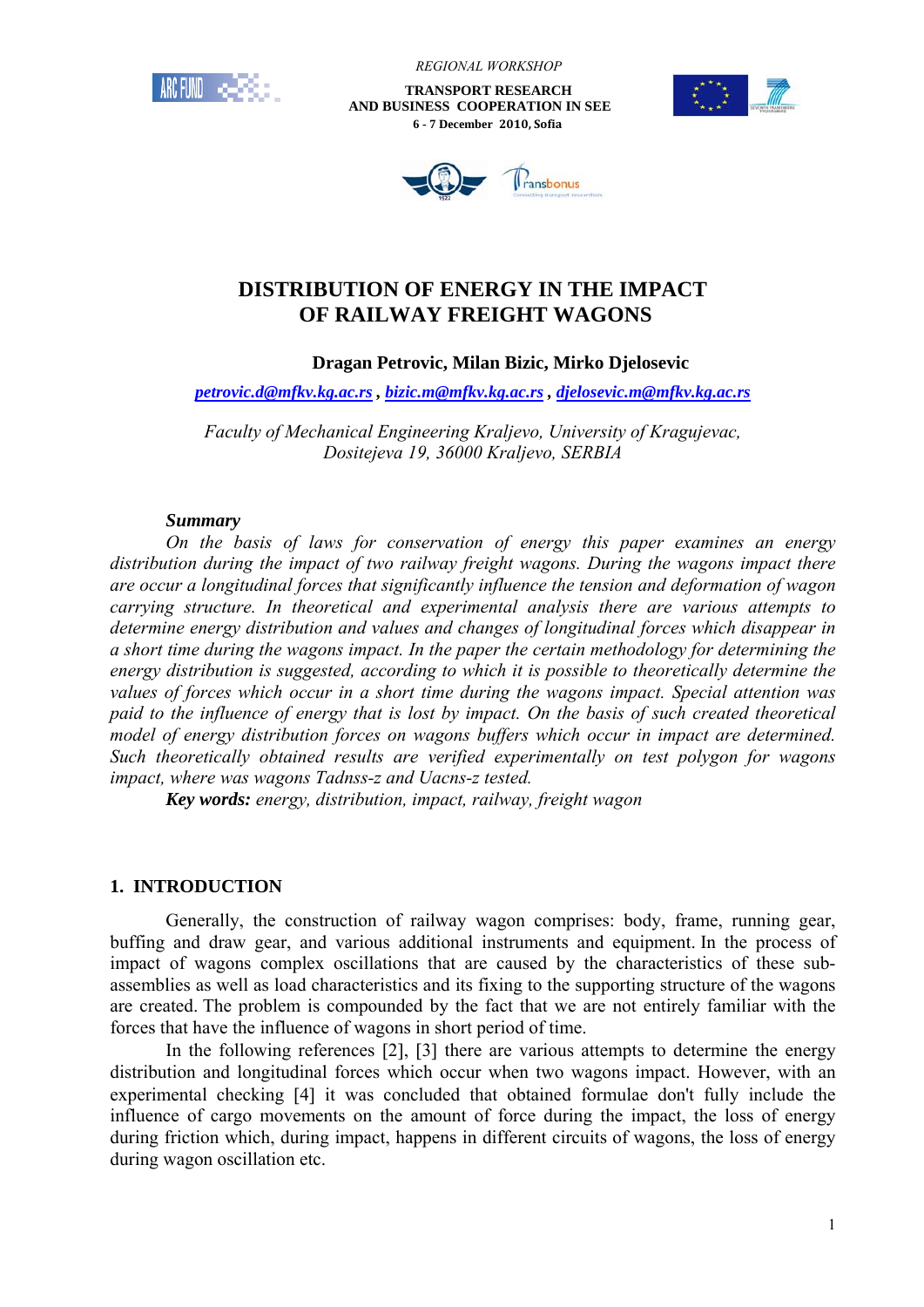Additionally, with these formulation the exact force which appears during rough impact of wagons cannot be precisely estimated, that is in the period when buffers become exhausted. In order to properly determine energy distribution and to estimate the above mentioned influences on the force in buffers during the wagons impact, a somewhat complex model is formed.

## **2. DISTRIBUTION OF ENERGY IN THE WAGONS IMPACT**

According to the fact that during impact other forces are smaller than the forces of mutual effect of two wagons, it can be said that the impact is a process in an isolated system where the formula about sustain are dominant (the quantity of movements, energy, etc.). General formulas about sustain are transformed shape of differentiated movement formulae. With their application, the complex process of integration of differentiated formulae is avoided.

Let's imagine that the wagon which mass is  $m_l$  moves with the speed  $v_l$  and collides with the wagon which mass is  $m_2$  and moves with speed  $v_2$ . During this impact, the centre of masses of adjunct wagons moves with the constant speed and according the formula about sustain of the quality of moving is the following:

$$
(1) \t m1v1 + m2v2 = (m1 + m2)vcm = const.
$$

We conclude that the speed of the mass centre  $v_{cm}$  during the impact is constant and equal to the formula:

(2) 
$$
v_{cm} = \frac{m_1 v_1 + m_2 v_2}{m_1 + m_2}
$$

is:

Generally, the overall kinetic energy of wagon movement during the impact transforms

(3) 
$$
\frac{m_1v_1^2}{2} + \frac{m_2v_2^2}{2} = \int_{x=0}^{2\Delta\ell} F_o(x)dx + \frac{(m_1 + m_2)v_{cm}^2}{2} + \sum_{i=1}^{n} \int_{0}^{x_i} b_i\dot{x}_i dx_i + E_{osc}
$$

Members on the right part of the formula (3) are:

$$
\int_{x=0}^{2A\ell} F_o(x) dx
$$
 - absorbed energy of antagonistic springs of both wagons

$$
\frac{(m_1 + m_2)v_{cm}^2}{2}
$$
 - kinetic energy of the systems during the impact

 $\sum_{i=I}$  $i^{\boldsymbol{\mathcal{M}}}_i$ u $\boldsymbol{\mathcal{M}}_i$ *i 1 0*  $b_i \dot{x}_i dx_i$  - thermal energy, that is all the forces of fractions of both wagons (thermal energy appears during wagon movements, cargo movement, etc.)

*E*<sub>osc</sub> - energy of oscillation of both wagons with cargo,

 $x = x_1 - x_2 = 0 \div 2 \Delta \ell$  - action when the buffers of both wagons are compacted in case that the buffers of both wagons of the same rigidity, generally:  $x = \Delta \ell_1 + \Delta \ell_2$ ,

 $F<sub>o</sub>(x)$  - the force in the buffers,

$$
b_i
$$
 - coefficient of proportionality which characterizes resistance,

 $\dot{x}_i$ ,  $\dot{x}_i$  - motion and speed of mass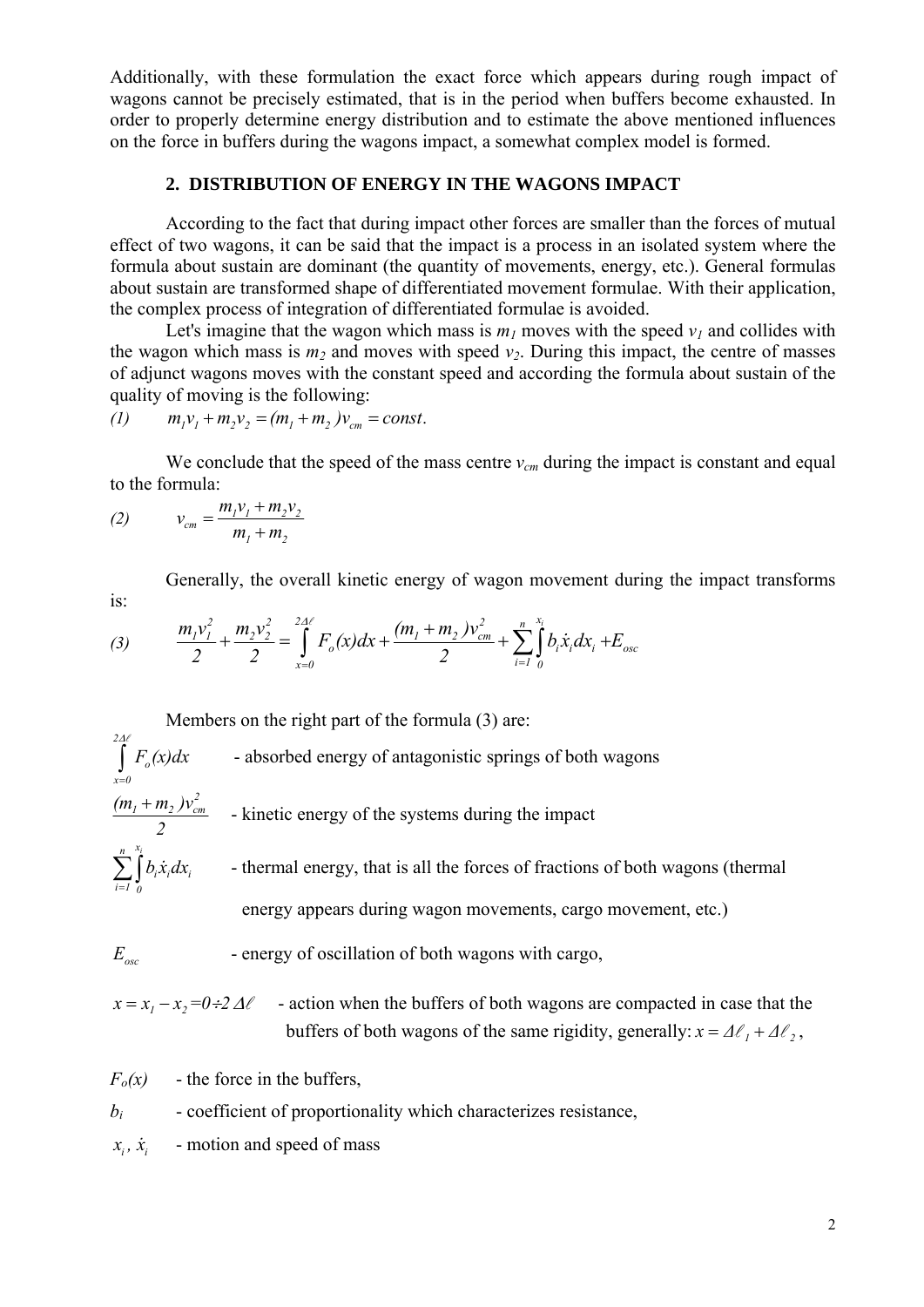From the formula (3) we can conclude that the overall kinetic energy of the system before the impact transforms in energy of springs in buffers, kinetic energy after impact, lost energy that is wasted on the force of fractions during wagon movement, movement of cargo and oscillation energy which is marked with *Ei*. It is very hard to determine this energy analytically because it doesn't depend only on speed and the wagon mass but also on other factors. The formula (3) can be written as:

(4) 
$$
\frac{m_1v_1^2}{2} + \frac{m_2v_2^2}{2} = \int_{x=0}^{24\ell} F_o(x)dx + \frac{(m_1 + m_2)v_{cm}^2}{2} + E_i
$$

Let's pay attention on energy that is wasted during the impact  $(E_i)$ . As far as the impact is not fully flexible, a part of the kinetic energy that the wagons possessed before the impact is wasted on deformation and the warming of the body. If we assume that there was no cargo movement during impact, wagon with mass  $m_l$  will have the speed  $v_l$ ' and the wagon with mass  $m_2$  with speed  $v_2$ '. Speeds that are wasted are marked with  $v_{1i}$  and  $v_{2i}$ , and we will name them lost speeds:

(5) 
$$
v_{1i} = v_1 - v_1' \n v_{2i} = v_2 - v_2'.
$$

 Intensity of the speed of the object during the impact at the end and at the beginning of impact is named by Newton- the coefficient of restitution [3]:

$$
(6) \qquad k_r = \frac{v_i}{v_i}
$$

*' <sup>i</sup> v* - the speed of mass i after the impact,

 $v_i$  - the speed of mass i before the impact

In the previous formula  $k_r$  is the coefficient of restitution or the coefficient of impact by which the characteristic such as flexibility of object is introduced. The value of the coefficient of restitution is determined in experimental way, differently for various materials. The loss of energy is 0 during the impact of perfectly elastic objects, and in that case je  $k_r=1$ . During the impact of ideally plastic objects  $k_r=0$ .

 During the impact kinetic energy transforms into potential energy of the deformed object. Then, internal elastic forces are usually about to return to the previous shape and then the internal potential energy of the object transforms into kinetic energy. After the restitution only kinetic energy is present which the object had before the impact. The rest of the kinetic energy is wasted on deformation and master the forces of friction, that is on the warming of the body. That's why the speed of the object after the impact is fewer than the speed of the object before the impact. When two wagons collide we have the following formulas:

(7) 
$$
k_r = \frac{v_{cm} - v_1'}{v_1 - v_{cm}}
$$
 or  $k_r = \frac{v_2' - v_{cm}}{v_{cm} - v_2}$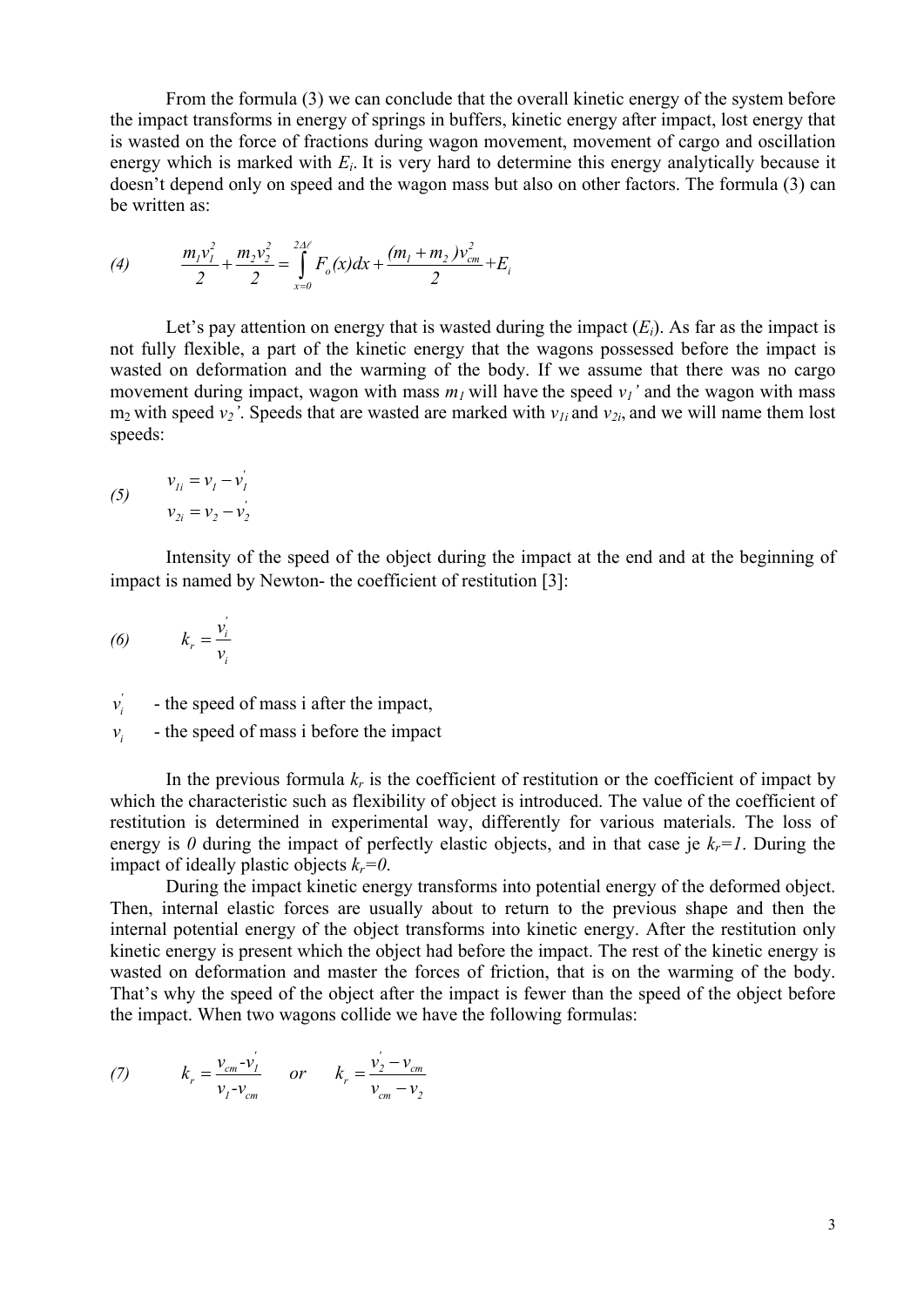According to the theorem about sustain of the quality of movements, the speed of the centres of masses is determined, the formula (2), so if we substitute it for the previous formula, we get:

(8) 
$$
k_r = \frac{m_1(v_1 - v_1') + m_2(v_2 - v_1')}{m_2(v_1 - v_2)} \text{ or } k_r = \frac{m_1(v_2' - v_1) + m_2(v_2' - v_2)}{m_1(v_1 - v_2)}
$$

 The previous formula helps us to determine the coefficient of restitution for every impact during the initial and final speeds of the observed objects, under the condition that there is no relative moving of cargo over the wagon construction during the impact. By experimental examinations [3] it is proved that the coefficient of restitution depends on elastic features and the shape of the objects that are being collided, and from formula (8) we can conclude that it depends on the masses and the speeds of the objects that are being collided, so the coefficient of restitution is defined as following function:

 $k_r = f$  {elastic features and the shape of objects, mass  $(m_i)$  and the speed of the object  $(v_i)$  during impact}.

 In the most frequent case of wagon impact, where the wagons have the same mass  $(m_1=m_2)$  and when the speed of the second wagon is zero that is when it is motionless  $(v_2=0)$  and where there is no cargo movement over the wagon construction during the impact, the coefficient of restitution is:

$$
(9) \quad k_r = \frac{v_1 - 2v_1'}{v_1} = \frac{2v_2' - v_1}{v_1}
$$

 As we can see, the coefficient of restitution is very easy to determine if we are familiar with the speed of the first wagon before the impact and the speed of the second wagon after the impact. These speeds are easily determined when we experimentally examine the wagon. But, from this coefficient of restitution we cannot conclude if the cargo was moving or if the examination of wagon was regular. That's why we have additional examining. 2.1. The loss of kinetic energy during two wagons impact

If we mark kinetic energy of two wagons before impact with  $E_{k_0}$  and with  $E_k$  the kinetic energy of the system after the impact then the loss of kinetic energy  $\Delta E_k = E_i = E_{osc}$ , (during the non-elastic impact of two wagons when the cargo is motionless) is:

(10) 
$$
E_i = \Delta E_k = E_{ko} - E_k = \frac{1}{2} \Big[ m_1 (v_1^2 - v_1^2) + m_2 (v_2^2 - v_2^2) \Big]
$$

 When we substitute the previous formula for the formula for the speed of wagons after the impact we get that the loss of kinetic energy during the impact is:

(11) 
$$
E_i = (1 - k_r^2) \frac{m_1 m_2 (v_1 - v_2)^2}{2(m_1 + m_2)}
$$

 It is easy to determine the value of lost energy from the formula (11) and also the maximum value of the force during the wagons impact. The coefficient of restitution can be determined in another way by using experimental results of wagons impact.

 During the impact the intensity of the force on the buffers is very easily changed from zero to its maximum value, and then goes back to zero again. If we mark time interval of impact duration with  $\tau$ , the impact impulse is:

$$
(12) \qquad I = \int_{t_o}^{t_o + \tau} F_o dt
$$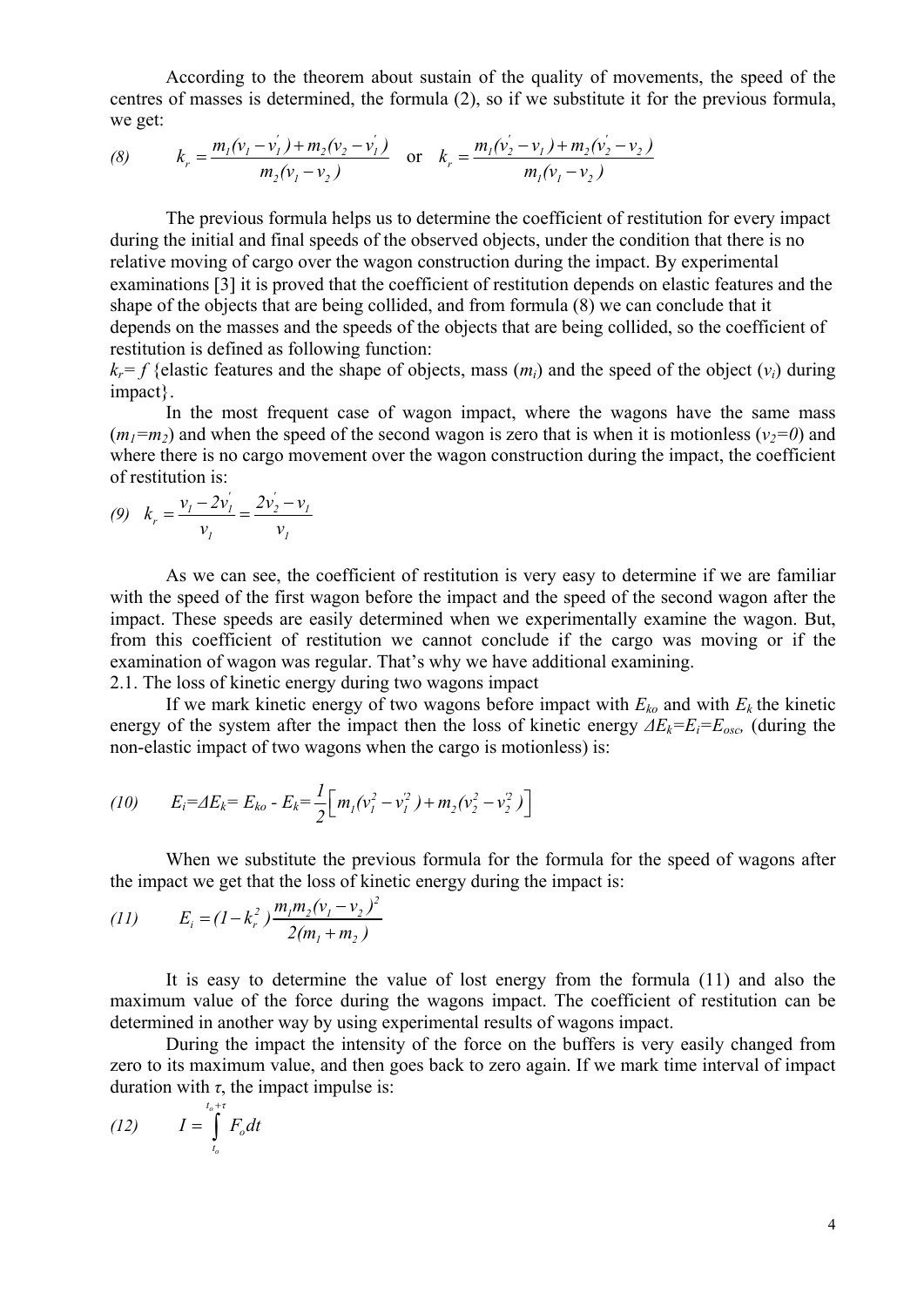If we mark impulse with *Ir* and with *Io* impulse of the force that equals to the period of shedding we get:

(13) 
$$
I_o = m_1(v_1 - v_{cm}) = m_2(v_{cm} - v_2), I_r = m_1(v_{cm} - v_1') = m_2(v_2' - v_{cm})
$$

The coefficient of restitution  $k_r$  equals to the attitude of those two impulses:

$$
(14) \t kr = \frac{I_r}{I_o}
$$

**Fig.1. Dependence of the force on the buffers on the time during the impact of wagons** 

#### **Where**:

*Fo [kN]* – force on the buffer  $t$  [*ms*] – time <sup>τ</sup> *[ms]* – duration of impact of waggons

Impulses  $I_0$  and  $I_r$  are equal to the adequate areas on the diagram (Fig. 1). In the following head you can find the experimental determination of force of impulse in the function of time.

 This coefficient hasn't properly been examined in the UIC standards and ERRI standards. Namely, in these standards the kind of cargo was described, but not the value which the coefficient of restitution needs to have for a different type of wagons. If we use inappropriate cargo it is possible to register the forces that are more than 50% fewer that actual values. That's why it is necessary to determine limit values of coefficient of restitution.

#### 2.2. Experimental results

 Checking by the experimental way was done on test polygon (Fig.2) for wagons impact in Wagon Factory Kraljevo with special measurement equipment (Fig.3).



**Fig.2. Test polygon for wagons impact research**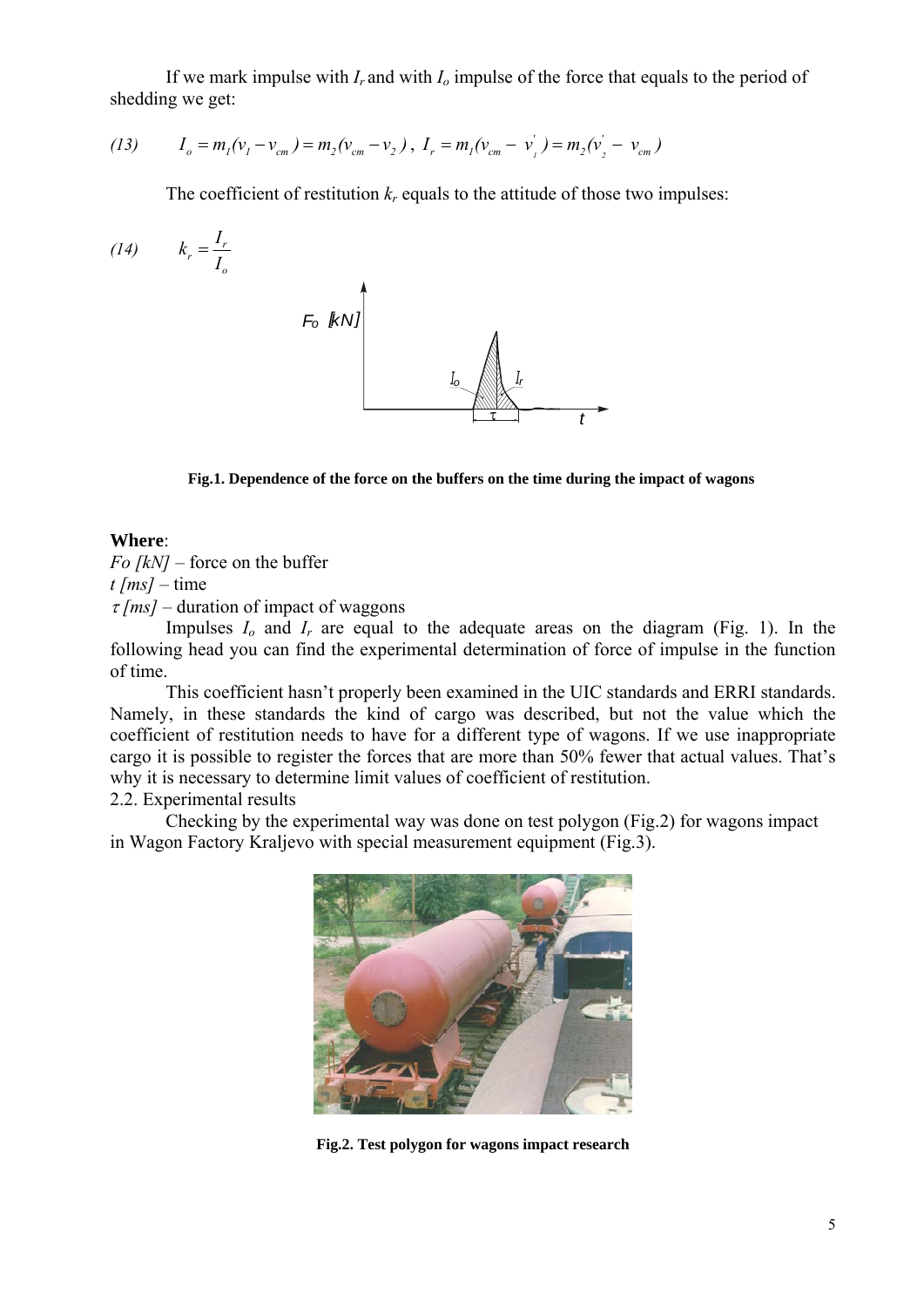

**Fig.3. Measurement equipment for wagons impact research** 

Tests were carried out on two different types of wagons Tadnss-z (Fig.5), and Uacns-z (Fig.7).



**Fig.4. Two wagons impact on test polygon** 



**Fig.5. Wagon Tadnss-z** 



**Fig.6. Signal for force on buffer in impact Tadnss-z wagon**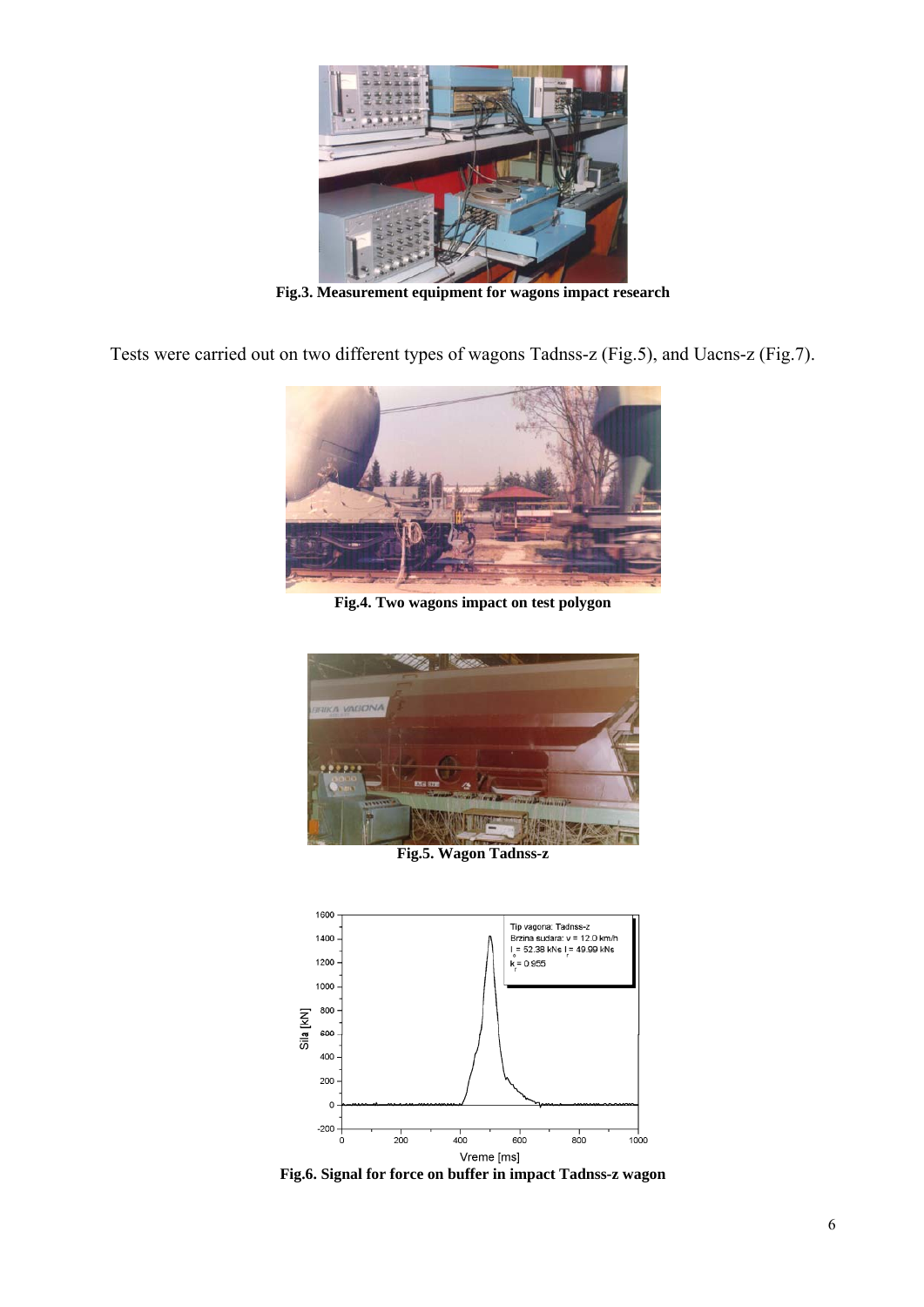

**Fig.7. Wagon Uacns-z** 



**Fig.8. Signal for force on buffer in impact Uacns-z wagon** 

On the basis of experimentally measured values of changes of forces in the function of time, the impulses of loading  $(I_0)$ , the impulses of unloading  $(I_r)$  and the coefficient of restitution *kr* were measured.

The tested wagon Tadnss-z was loaded with the magnesium is whose moving during the impact is negligible. The value of the coefficient of restitution is within the limits  $k_r=0.91 \div 0.955$ .

 During the test of the wagon Uacns (which was filled with water), the existing partitions prevented considerable moving of the load during the impact. The values of the coefficient of restitution range within the limits  $k_r=0.90 \div 0.91$ , and decline with the increase of speed of impact.

These facts, with additional research, can lead to a reliable criterion for the evaluation of validity of the experiment made. Besides, this detail can serve well in designing new similar structures of wagons for purpose of more precise calculation of forces that will appear at the impact.

In following table there is comparison between theoretical and experimental results for values of forces which occur in impact.

| Wagons type in<br>impact | Force               | Unit | Experimentally | Theoretically |
|--------------------------|---------------------|------|----------------|---------------|
| Uah/Ra and Uacns         | $\mathbf{\Gamma}^o$ | ΓkΝ  | 1280           | 1311          |
|                          | $F_u^{max}$         | IkN. | 2980           | 3348          |
| Uah/Ra and Tadnss-z      | $F^o$               | kN   | 1502           | 1562          |
|                          | $F_{\cdot}^{max}$   | kΝ   | 3540           | 3590          |

**Table 1. Comparision of teoretical and experimental results of forces** 

#### **Where:**

*Fo –* Maximum force on buffer until the stroke of buffer springs are exhausted  $F_u^{max}$  – Maximum force in rigid wagons impact